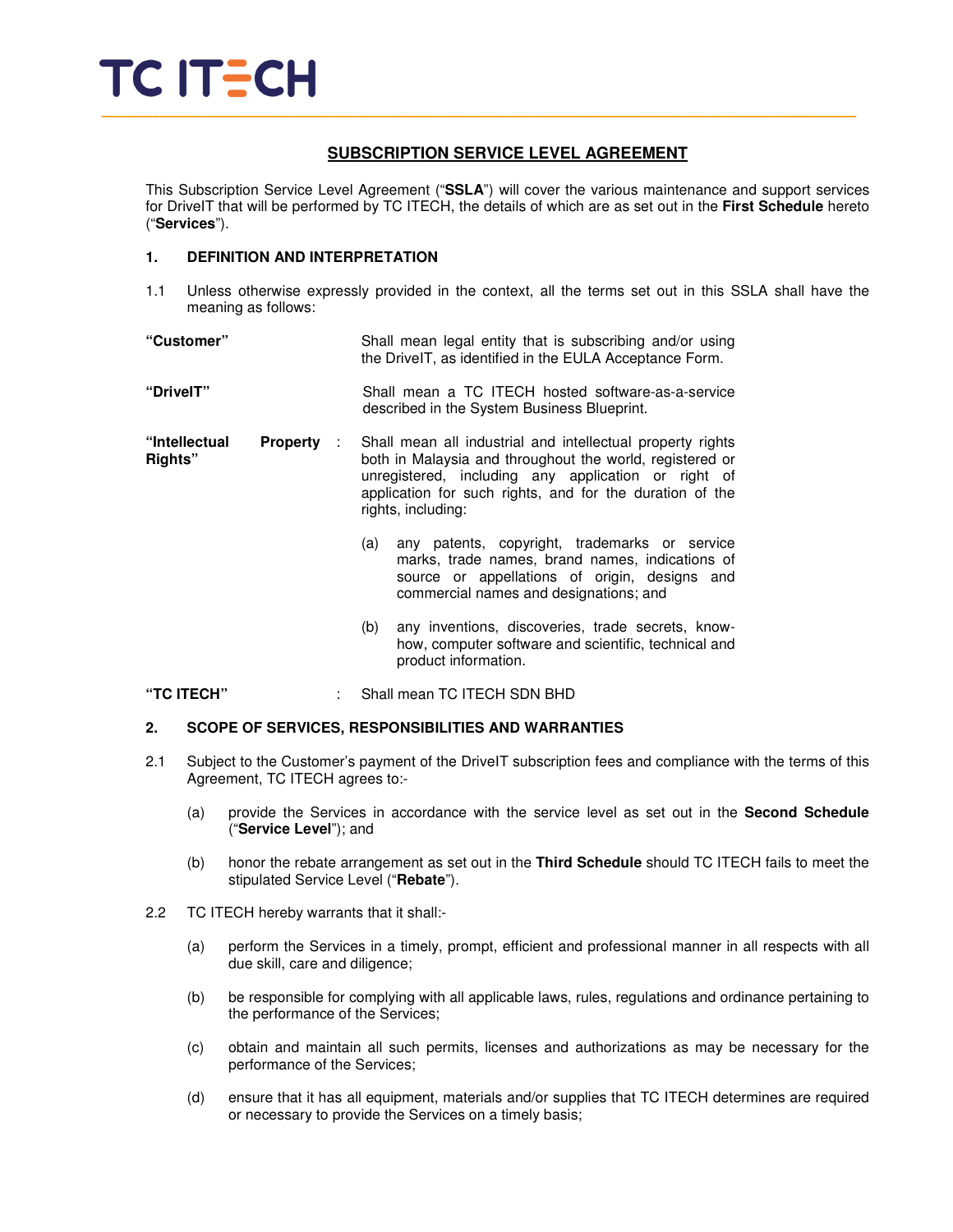- (e) ensure, maintain and allocate adequate staff, facilities and resources from time to time to perform its obligations under this Agreement;
- (f) ensure that at all times all employees, consultants and/or agents involved in the Services are properly trained and skilled to perform the Services.

 THERE ARE NO OTHER WARRANTIES OF ANY KIND, WHETHER EXPRESS OR IMPLIED, WITH RESPECT TO THE SERVICES TO BE PROVIDED BY TC ITECH UNDER THIS AGREEMENT, INCLUDING, BUT NOT LIMITED TO, ANY IMPLIED WARRANTIES OF MERCHANTABILITY OR FITNESS FOR A PARTICULAR PURPOSE.

#### **3. THE CUSTOMER'S OBLIGATIONS**

- 3.1 For the purposes of TC ITECH's rendition of the Services, the Customer shall:-
	- (a) Provide TC ITECH with such information as may be required by TC ITECH for troubleshooting purposes;
	- (b) Provide for TC ITECH, in a timely manner and at no charge, access to the Customer's premises, data, and facilities as reasonably required by TC ITECH to enable it to provide the Services; and
	- (c) Where necessary, grant TC ITECH with the requisite access the Customer's system.

For the avoidance of doubt, TC ITECH shall have no liability for any failure to provide or delay in providing the Services in accordance with the terms of this Agreement to the extent that such failure or delay results from the failure of the Client to comply with Clause 3.1.

#### **4. REIMBURSEMENTS**

- 4.1 In the event TC ITECH is required to travel out of office to perform the Services for the Customer, both Parties shall discuss and agree on the rate of reimbursement for the relevant expenses in connection thereof.
- 4.2 In the event where the Customer shall require TC ITECH to perform any other additional services that is not within the "Scope of Services" listed in the **First Schedule** (for e.g. the services listed in the "Out of Scope" column of the **First Schedule**), TC ITECH shall be entitled to bill the Customer on a time and material basis at its then-prevailing rates.
- 4.3 In the event that all or any part of the payment by the Customer to TC ITECH shall be subject to any service tax or any similar tax by whatever name called ("**Taxes**"), the payment of such Taxes shall be borne solely by the Customer.

#### **5. SUSPENSION & TERMINATION**

- 5.1 TC ITECH shall have the right to suspend the provision of the Services in conjunction with the suspension of the Customer's right by TC ITECH under the End User License Agreement ("**EULA**").
- 5.2 This SSLA will be valid throughout the Customer's subscription for DriveIT. This SSLA shall be terminated automatically and concurrently with the termination of the Customer's DriveIT subscription for any reason whatsoever.

#### 6. **INTELLECTUAL PROPERTY RIGHTS**

6.1 Both Parties agree that all enhancements, corrections, fixes, new releases and any other work product created by TC ITECH (including any Intellectual Property Rights associated with it) in connection with the Services provided hereunder shall belong to TC ITECH, regardless of whether the Customer may have contributed to the conception, joined in its development, or paid TC ITECH for the development or use of the same.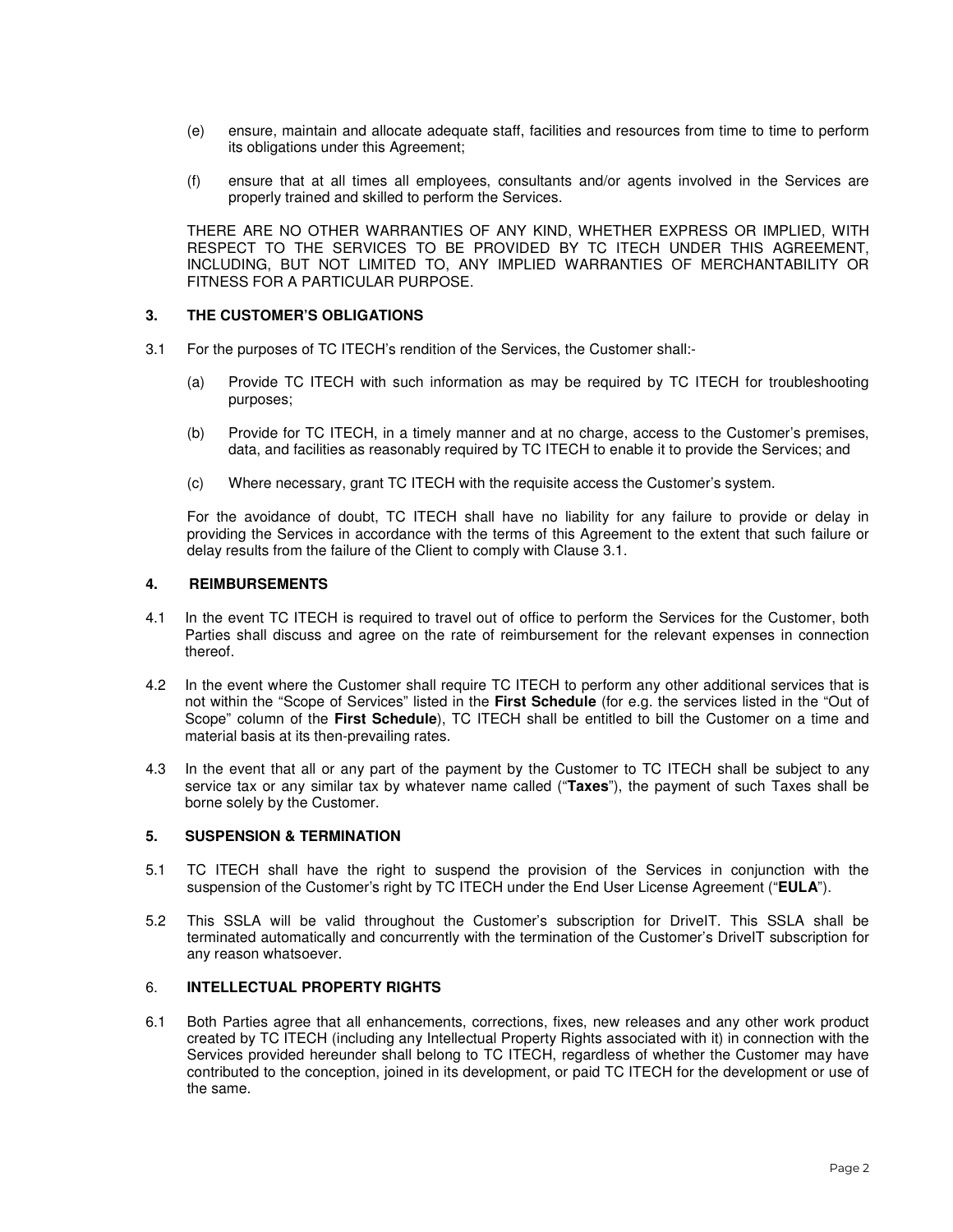

6.2 The Customer undertakes not to cause or permit anything which may damage or endanger the Intellectual Property Rights of TC ITECH, and shall not do or authorize any third party to do any act which would or might invalidate or harm the Intellectual Property Rights TC ITECH, .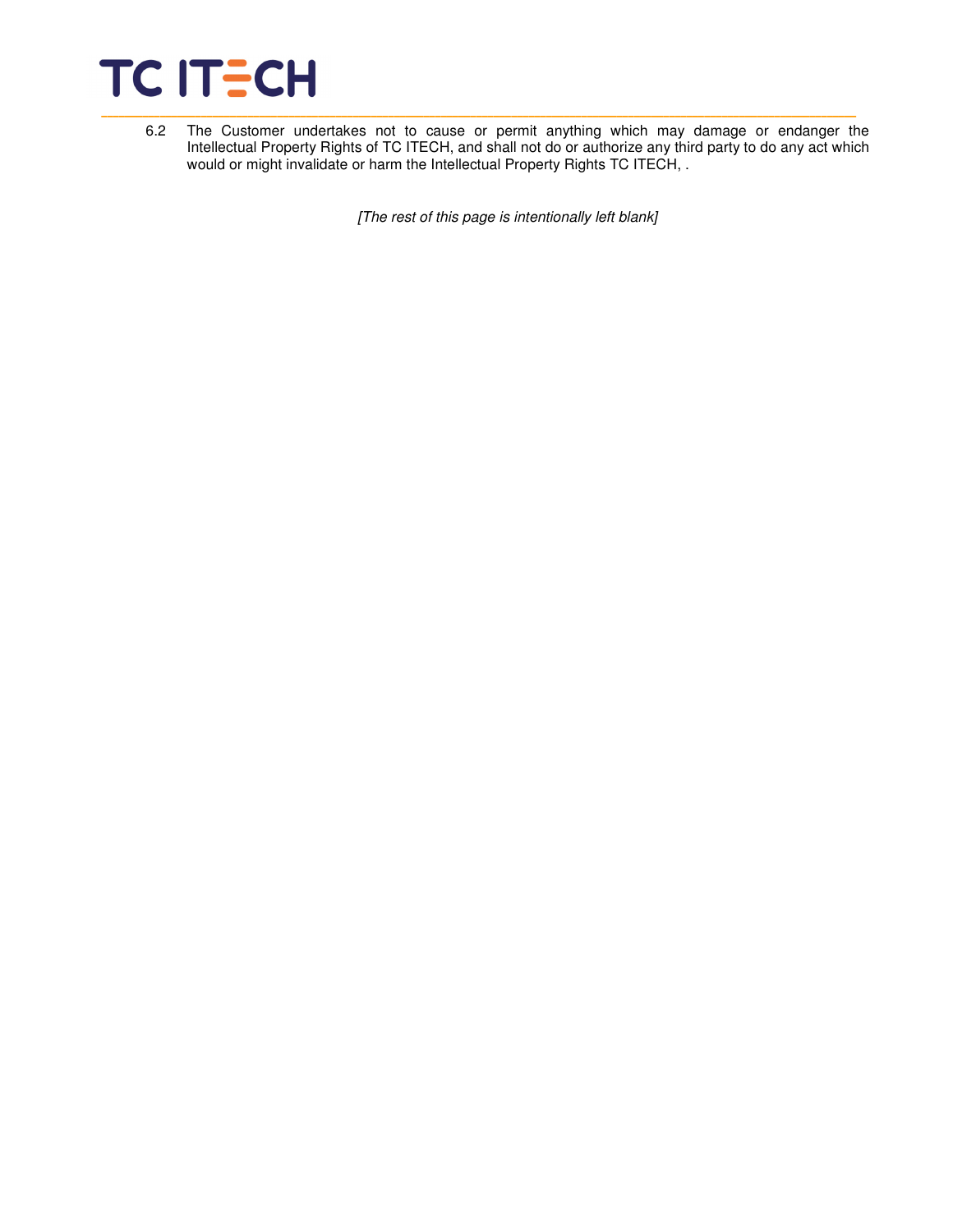#### **FIRST SCHEDULE**

(which is to be taken, read and construed as an essential part of this Agreement)

#### **Details of Services**

| <b>Scope</b><br>Category | <b>Scope of Services</b>                                                                                                                                                                                                                                                                                                                | <b>Out of Scope</b>                                                                                                                                                                                                                                                                                                                                                                                                                                                                                                                                          |  |
|--------------------------|-----------------------------------------------------------------------------------------------------------------------------------------------------------------------------------------------------------------------------------------------------------------------------------------------------------------------------------------|--------------------------------------------------------------------------------------------------------------------------------------------------------------------------------------------------------------------------------------------------------------------------------------------------------------------------------------------------------------------------------------------------------------------------------------------------------------------------------------------------------------------------------------------------------------|--|
| Incident<br>Support*     | • Helpdesk Support<br>• Application and database stability and<br>availability<br>• Application rectification and testing<br>System problem detection and root<br>cause analysis<br>• Data accuracy                                                                                                                                     | • Application functional re-engineering<br>• Onsite support<br>• Non-Business Hours standby<br>• Downtime caused by:-<br>WAN unavailability;<br>i.<br>ii. computer virus, worms and similar<br>attacks, due to the default of the<br>Customer:<br>iii. disaster, accident, and other causes                                                                                                                                                                                                                                                                  |  |
| Service<br>Request**     | • Remote software installation<br>• User access management<br>• System administration & maintenance<br>- Application update and maintenance<br>- System performance monitoring<br>- Master data set-up<br>- Training environment set-up<br>- Data extraction                                                                            | that are beyond the Parties' control<br>and which affects the operation of<br>the relevant application/ system/<br>software, including lightning, fire,<br>severe weather;<br>iv. negligence, misuse, or erroneous<br>operation of the application/system/<br>software on the part of the<br>Customer, including but not limited to                                                                                                                                                                                                                          |  |
| Hosting                  | • Application hosting<br>• Server and storage hosting<br>• Monitoring physical server resources<br>consumption<br>• System and database server health<br>check<br>• Security audit and access control<br>• Data backup<br>System technical support<br>- Application server configuration<br>- Security policy set-up and<br>maintenance | failure by the Customer to operate<br>the application/ system/ software<br>within the recommended operating<br>environment.<br>• User Training<br>• New application deployment or<br>enhancements.<br>• Data update back to application<br>• Interfaces with thirty-party systems<br>• Maintain, support and change of any<br>hardware, software & license purchased<br>by the Customer without TC ITECH's<br>involvement<br>• Add CPU, Disk and RAM<br>• Issue/problem that was not reported via<br>proper channel to the designated IT<br>Service Desk**** |  |

\*IT Service Desk particulars:-

Email it.servicedesk@tanchonggroup.com Tel: 03-40478733

Save and except for the "Hosting Services (which shall be available on 24/7 basis), the remaining Services of the TC ITECH shall be available during the business hours of TC ITECH as follows ("**Business Hours**"):-

Monday to Friday: 8:30am – 6.15pm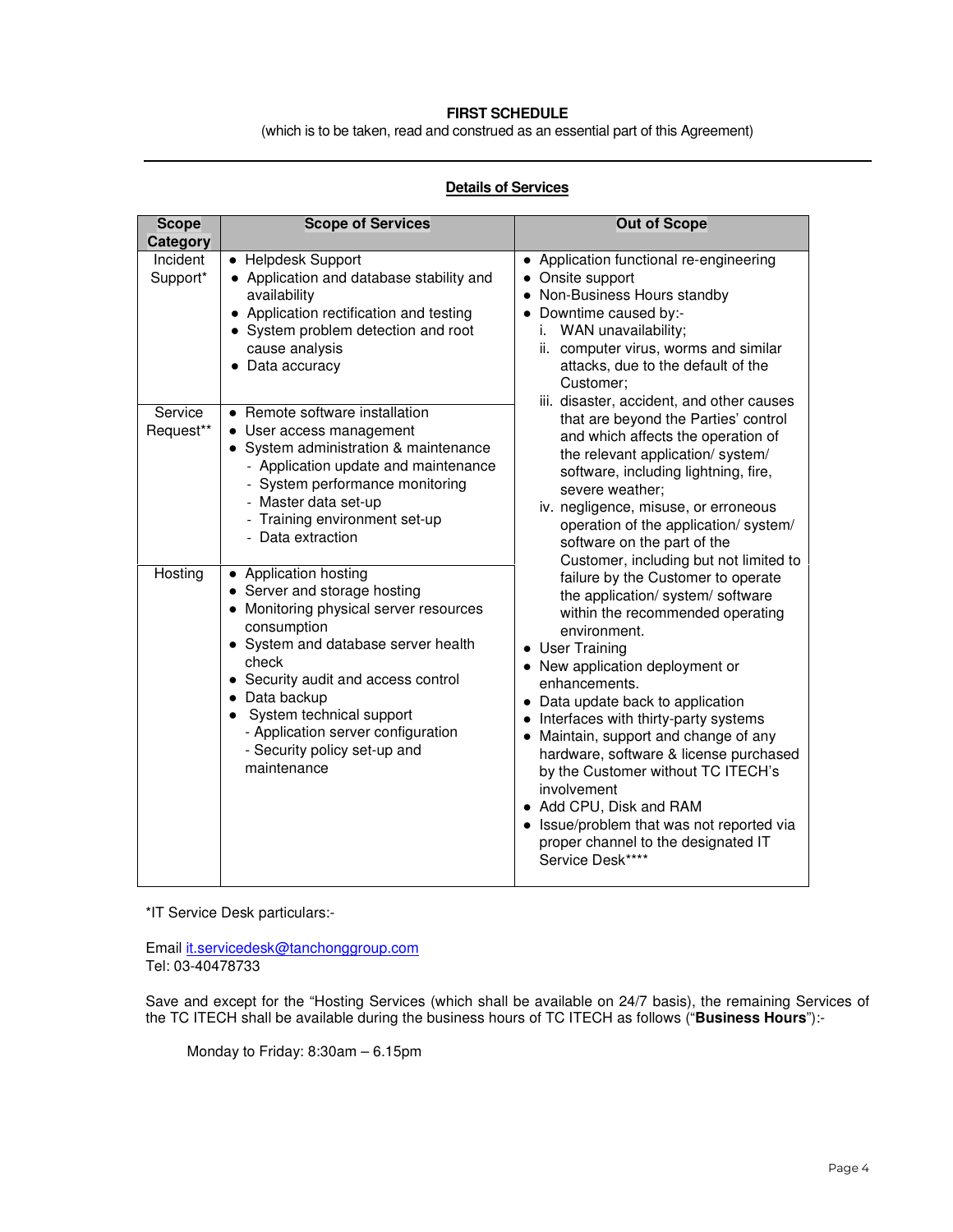

For the avoidance of doubt, the Business Hours shall **exclude** government gazetted public holidays for Wilayah Persekutuan, Kuala Lumpur. Any request for the Services (save for "Hosting" Services) outside the Business Hours shall be subject to additional charges at such rate as may be determined by TC ITECH from time to time.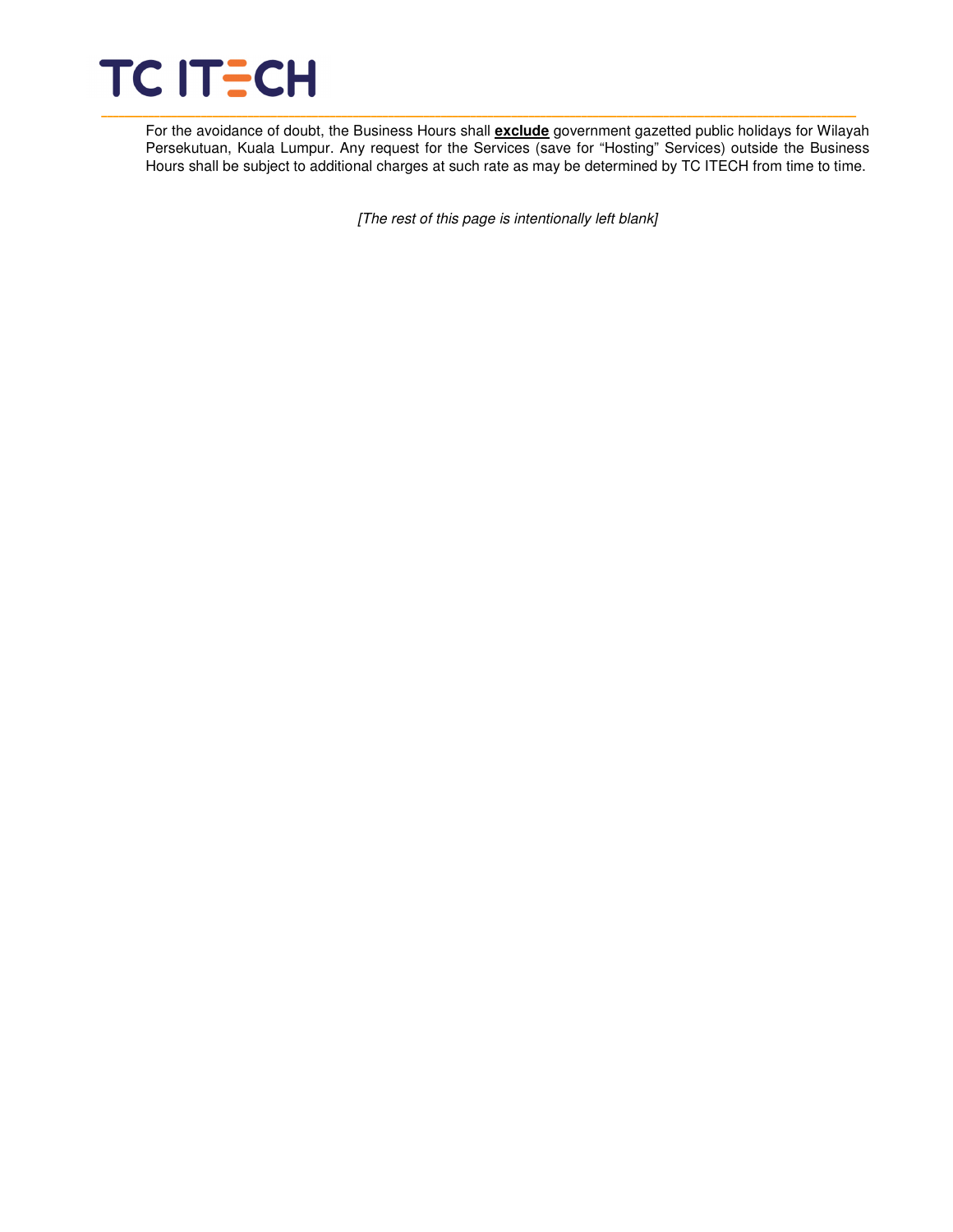\*Incident Support Response and Resolution Time



## Incident Severity Level

| Severity Level | Description                                                                                                                                                               | <b>Resolution Time</b> |
|----------------|---------------------------------------------------------------------------------------------------------------------------------------------------------------------------|------------------------|
| $1 -$ Critical | Production System or Server down<br>4 hours                                                                                                                               |                        |
| $2 - High$     | A critical business process is impaired, causing a<br>8 hours<br>serious disruption of a major business function and is<br>causing a serious impact on daily functions or |                        |
|                | processing, and there is no acceptable workaround.                                                                                                                        |                        |
| 3 - Medium     | Non critical issue occurs, there is an acceptable<br>3 working days<br>workaround for the issue                                                                           |                        |
| $4 - Low$      | An inquiry or low impact issue that does not require<br>immediate attention.                                                                                              | 5 working days         |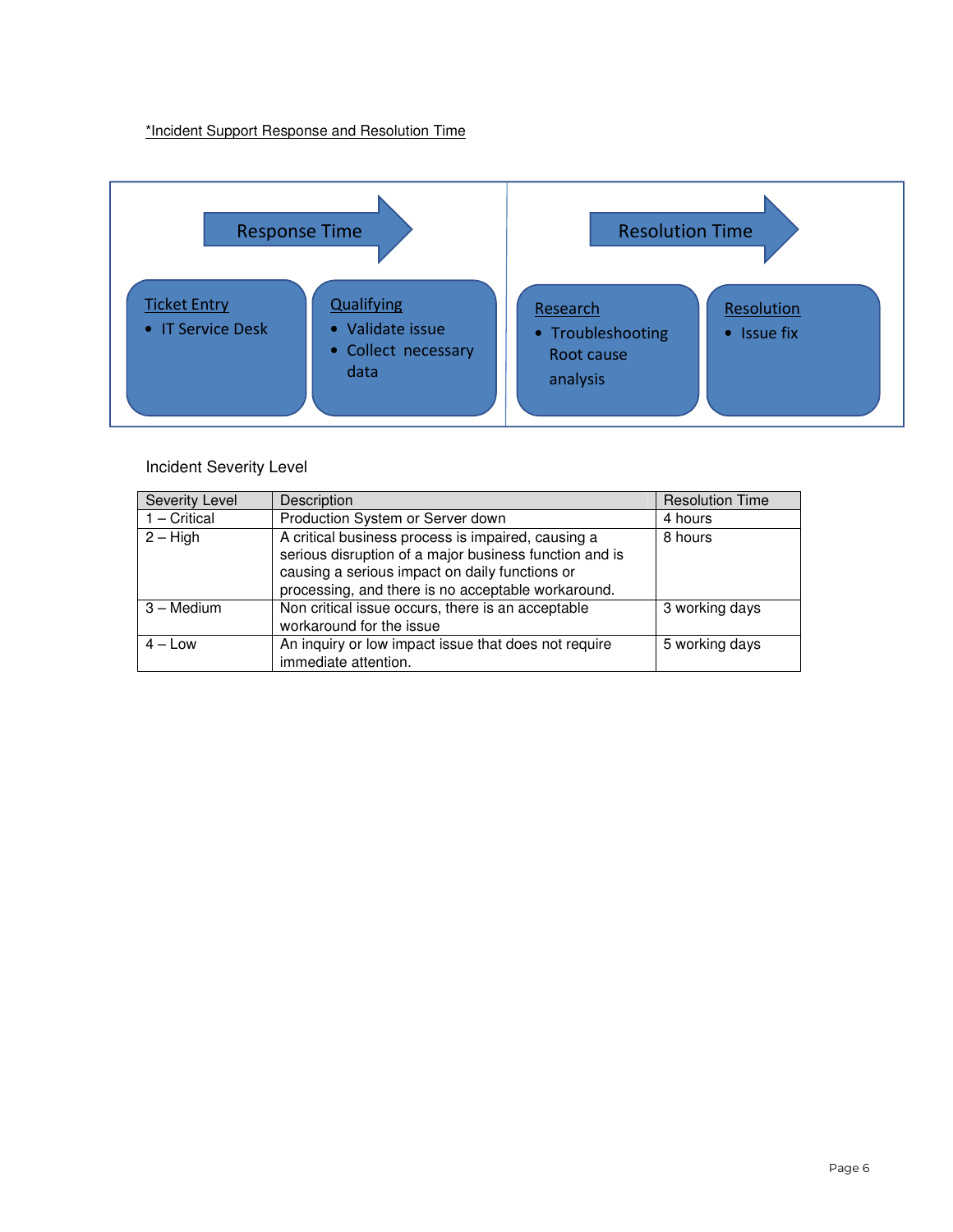# TC ITECH \_\_\_\_\_\_\_\_\_\_\_\_\_\_\_\_\_\_\_\_\_\_\_\_\_\_\_\_\_\_\_\_\_\_\_\_\_\_\_\_\_\_\_\_\_\_\_\_\_\_\_\_\_\_\_\_\_\_\_\_\_\_\_\_\_\_\_\_\_\_\_\_\_\_\_\_\_\_\_\_\_\_\_\_\_\_\_\_\_\_\_\_\_\_\_\_\_\_\_\_\_\_\_\_\_\_\_\_\_\_\_\_\_\_\_\_\_\_\_\_\_\_\_\_\_\_\_\_\_

\*\*Service Request Response and Lead Time



# Service Request Priority

| <b>Priority Level</b> | <b>Business Operation Impact and Urgency</b> | Lead Time       |
|-----------------------|----------------------------------------------|-----------------|
| $1 -$ Critical        | Impact: High                                 | 3 working days  |
|                       | Urgency: High                                |                 |
| $2 - High$            | Impact: Medium                               | 7 working days  |
|                       | Urgency: High                                |                 |
| 3 – Medium            | Impact: Low                                  | 14 working days |
|                       | Urgency: Medium                              |                 |
| $4 - Low$             | Impact: Low                                  | 30 working days |
|                       | Urgency: Low                                 |                 |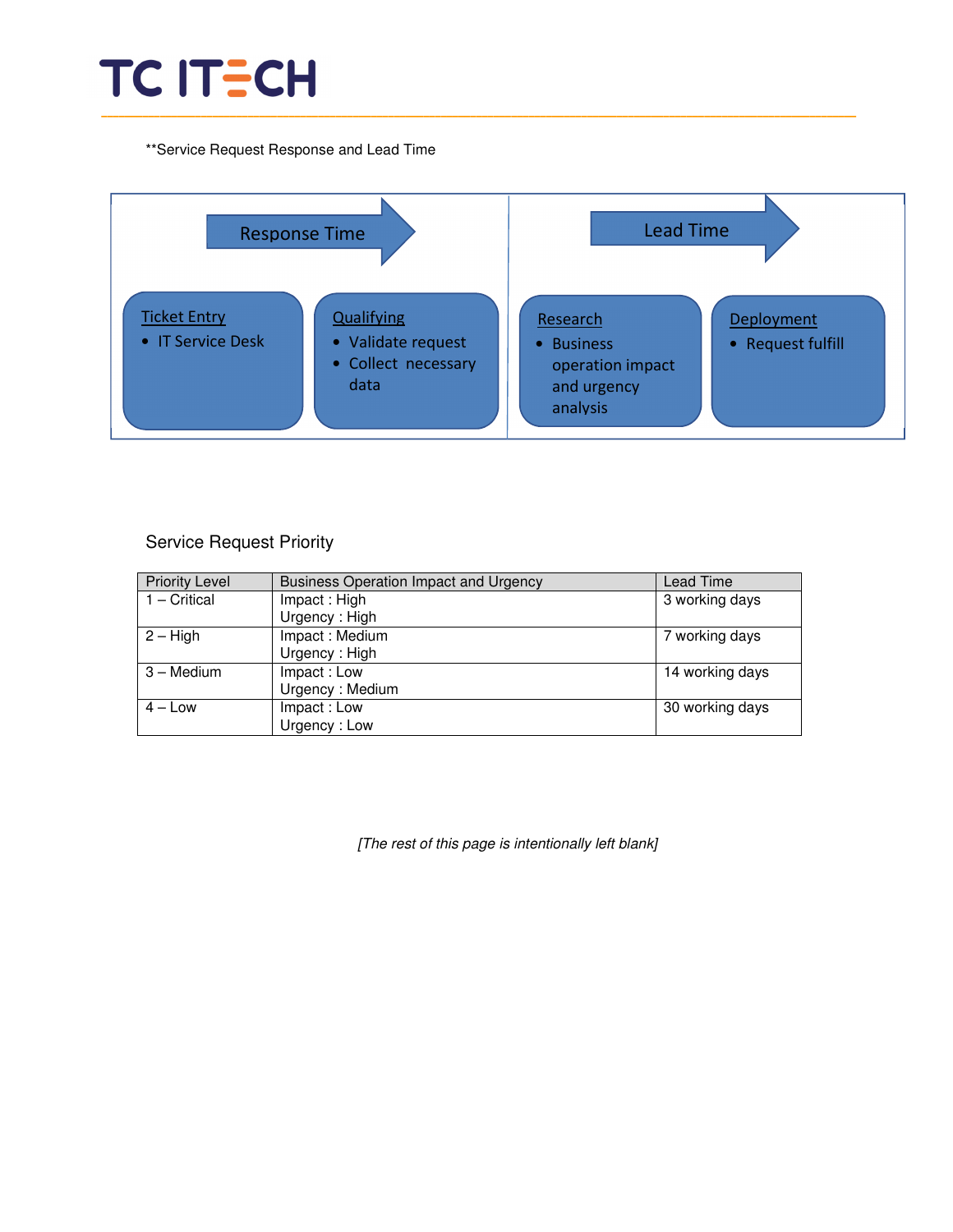#### **SECOND SCHEDULE**

(which is to be taken, read and construed as an essential part of this Agreement)

### **Service Level**

| Category         | <b>Service Level</b>                         |
|------------------|----------------------------------------------|
| Incident Support | 90%<br>Incident Resolution based on severity |
| Service Request  | 90%<br>Deliverable based on priority         |
| Hosting          | 95%<br>Service Availability                  |

The Service Level shown above will be calculated and reported by TC ITECH to Customer on a **monthly basis**.